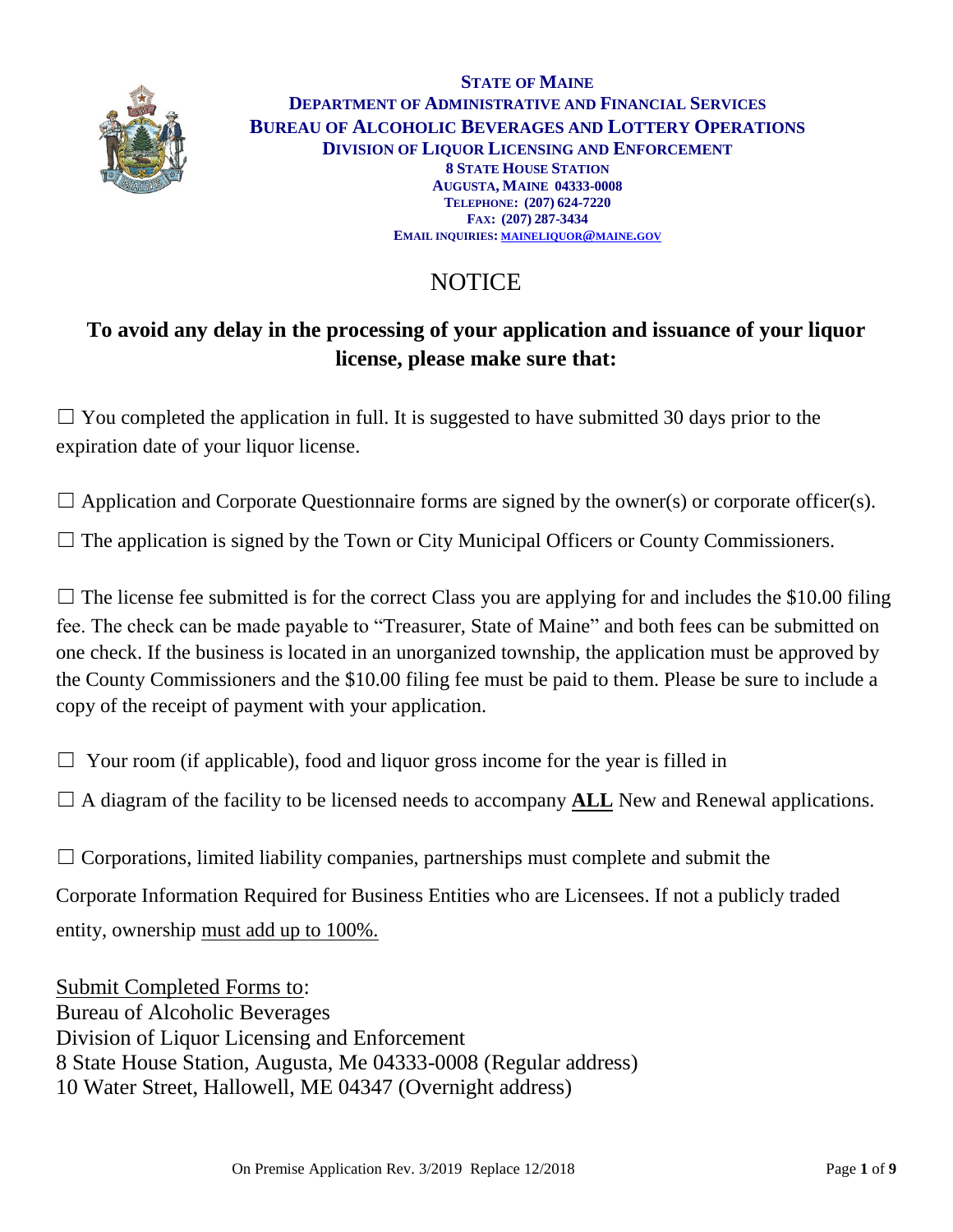| <b>BUREAU OF ALCOHOL BEVERAGES AND LOTTERY OPERATIONS</b><br>DIVISION OF LIQUOR LICENSING AND ENFORCEMENT<br>8 STATE HOUSE STATION, AUGUSTA, ME 04333-0008 (Regular Mail) |                                                                                     | <b>DIVISION USE ONLY</b>             |  |  |
|---------------------------------------------------------------------------------------------------------------------------------------------------------------------------|-------------------------------------------------------------------------------------|--------------------------------------|--|--|
|                                                                                                                                                                           |                                                                                     | License No:                          |  |  |
| 10 WATER STREET, HALLOWELL, ME 04347 (Overnight Mail)                                                                                                                     | Class:<br>By:                                                                       |                                      |  |  |
| TEL: (207) 624-7220 FAX: (207) 287-3434<br><b>EMAIL INQUIRIES: MAINELIQUOR@MAINE.GOV</b>                                                                                  |                                                                                     | Deposit Date:                        |  |  |
|                                                                                                                                                                           |                                                                                     | Amt. Deposited:                      |  |  |
| <b>PRESENT LICENSE EXPIRES:</b>                                                                                                                                           |                                                                                     | Cash Ck Mo:                          |  |  |
|                                                                                                                                                                           |                                                                                     | Good SOS & DBA: YES $\Box$ NO $\Box$ |  |  |
| NEW application: $\Box$ Yes $\Box$ No<br>If business is NEW or under new ownership, indicate starting date:                                                               |                                                                                     |                                      |  |  |
|                                                                                                                                                                           | Requested inspection (New Licensees/ Ownership Changes Only) Date : Business hours: |                                      |  |  |
| <b>INDICATE TYPE OF PRIVILEGE: <math>\Box</math> MALT</b>                                                                                                                 | <b>SPIRITUOUS</b><br>$\Box$ VINOUS<br>$\Box$                                        |                                      |  |  |
|                                                                                                                                                                           | <b>INDICATE TYPE OF LICENSE:</b>                                                    |                                      |  |  |
| $\Box$ RESTAURANT (Class I, II, III, IV)                                                                                                                                  | $\Box$ RESTAURANT/LOUNGE (Class XI)                                                 |                                      |  |  |
| $\Box$ HOTEL (Class I, II, III, IV)                                                                                                                                       | $\Box$ HOTEL, FOOD OPTIONAL (Class I-A)                                             |                                      |  |  |
| $\Box$ GOLF COURSE (Class I, II, III, IV)                                                                                                                                 | $\Box$ TAVERN (Class IV)                                                            | <b>QUALIFIED CATERING</b>            |  |  |
| $\Box$ OTHER:                                                                                                                                                             |                                                                                     | <b>SELF-SPONSORED EVENTS</b>         |  |  |
|                                                                                                                                                                           |                                                                                     | (QUALIFIED CATERERS ONLY)            |  |  |
|                                                                                                                                                                           | <b>BEER BO BLOBARON BEELCOUPENIU B</b>                                              |                                      |  |  |

### **REFER TO PAGE 3 FOR FEE SCHEDULE**

#### **ALL QUESTIONS MUST BE ANSWERED IN FULL**

| <b>Corporation Name:</b>               |              |                   | <b>Business Name (D/B/A)</b>                    |              |                          |
|----------------------------------------|--------------|-------------------|-------------------------------------------------|--------------|--------------------------|
| <b>APPLICANT(S)</b> –(Sole Proprietor) |              | DOB:              | <b>Physical Location:</b>                       |              |                          |
|                                        |              | DOB:              | City/Town                                       | <b>State</b> | <b>Zip Code</b>          |
| <b>Address</b>                         |              |                   | <b>Mailing Address</b>                          |              | Same As Above? $\square$ |
| City/Town                              | <b>State</b> | <b>Zip Code</b>   | City/Town                                       | <b>State</b> | <b>Zip Code</b>          |
| <b>Telephone Number</b>                |              | <b>Fax Number</b> | <b>Business Telephone Number</b>                |              | <b>Fax Number</b>        |
| Federal I.D. #                         |              |                   | <b>Seller Certificate #:</b><br>or Sales Tax #: |              |                          |
| <b>Email Address:</b>                  |              |                   | Website:                                        |              |                          |

**1**. If premise is a Hotel or Bed & Breakfast, indicate number of rooms available for transient guests:

**2**. State amount of gross income from period of last license:

ROOMS \$
FOOD \$
LIQUOR \$
LIQUOR \$
LIQUOR \$
LIQUOR \$
LIQUOR \$
LIQUOR \$
LIQUOR \$
LIQUOR \$
LIQUOR \$
LIQUOR \$
LIQUOR \$
LIQUOR \$
LIQUOR \$
LIQUOR \$
LIQUOR \$
LIQUOR \$
LIQUOR \$
LIQUOR \$
LIQUOR \$
LIQUOR \$
LIQUOR \$
LIQUOR \$
LIQUOR \$

**3**. Is applicant a corporation, limited liability company or limited partnership? YES □ NO □ If Yes, please complete the Corporate Information required for Business Entities who are licensees.

**4**. Do you permit dancing or entertainment on the licensed premises? YES □ NO □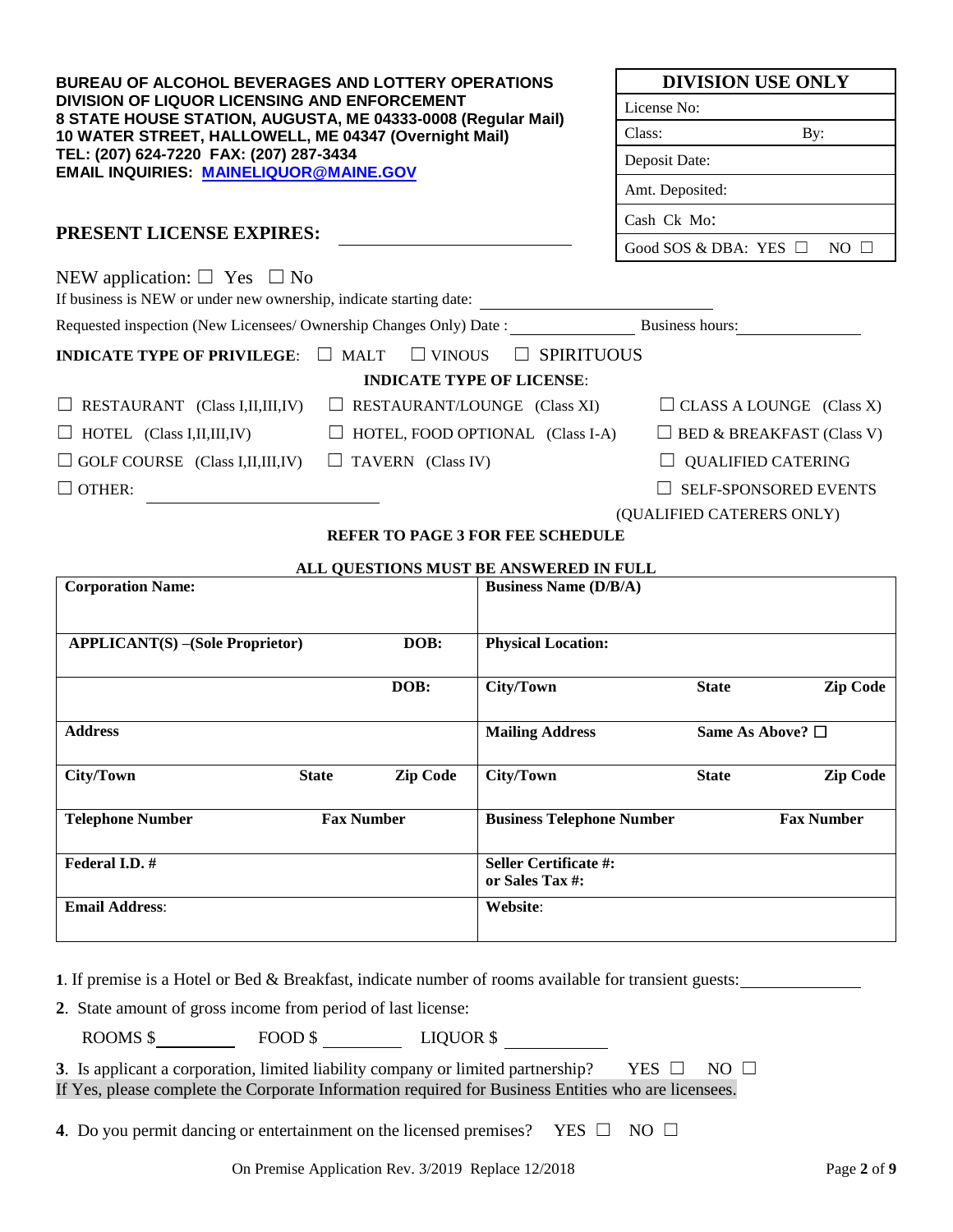**5**. Do you own or have any interest in any another Maine Liquor License?  $\Box$  Yes  $\Box$  No (Use an additional sheet(s) if necessary.) If yes, please list License Number, Name, and physical location of any other Maine Liquor Licenses.

| License #<br>Name of Business                                                                                                                                                                                                                                                                    |                                        |             |                       |
|--------------------------------------------------------------------------------------------------------------------------------------------------------------------------------------------------------------------------------------------------------------------------------------------------|----------------------------------------|-------------|-----------------------|
|                                                                                                                                                                                                                                                                                                  |                                        |             |                       |
| Physical Location                                                                                                                                                                                                                                                                                | City / Town                            |             |                       |
| 7. Business records are located at:                                                                                                                                                                                                                                                              |                                        |             |                       |
| 8. Is/are applicants(s) citizens of the United States?                                                                                                                                                                                                                                           | YES $\Box$<br>$NO \square$             |             |                       |
| 9. Is/are applicant(s) residents of the State of Maine?                                                                                                                                                                                                                                          | $YES$ $\square$<br>NO.                 | $\Box$      |                       |
| 10. List name, date of birth, and place of birth for all applicants, managers, and bar managers.                                                                                                                                                                                                 |                                        |             |                       |
| <b>Full Name (Please Print)</b>                                                                                                                                                                                                                                                                  |                                        | <b>DOB</b>  | <b>Place of Birth</b> |
|                                                                                                                                                                                                                                                                                                  |                                        |             |                       |
|                                                                                                                                                                                                                                                                                                  |                                        |             |                       |
|                                                                                                                                                                                                                                                                                                  |                                        |             |                       |
| 11. Residence address on all of the above for previous 5 years (Limit answer to city $\&$ state)                                                                                                                                                                                                 |                                        |             |                       |
| Name:                                                                                                                                                                                                                                                                                            | City:                                  |             | State:                |
| Name:                                                                                                                                                                                                                                                                                            | City:                                  |             | State:                |
|                                                                                                                                                                                                                                                                                                  |                                        |             |                       |
| Name:                                                                                                                                                                                                                                                                                            | City:                                  |             | State:                |
| 12. Has/have applicant(s) or manager ever been convicted of any violation of the law, other then minor traffic violations,<br>of any State of the United States? YES $\Box$ NO $\Box$<br>Name: <u>Name:</u> Date of Conviction:                                                                  |                                        |             |                       |
|                                                                                                                                                                                                                                                                                                  |                                        |             |                       |
| Disposition:                                                                                                                                                                                                                                                                                     | (use additional sheet(s) if necessary) |             |                       |
| 13. Will any law enforcement official benefit directly in your license, if issued?<br>Yes $\Box$ No $\Box$ If Yes, give name:                                                                                                                                                                    |                                        |             |                       |
| <b>14.</b> Has/have applicant(s) formerly held a Maine liquor license?                                                                                                                                                                                                                           | YES $\Box$                             | $NO$ $\Box$ |                       |
| <b>15.</b> Does/do applicant(s) own the premises? Yes $\Box$ No $\Box$<br>If No give name and address of owner:                                                                                                                                                                                  |                                        |             |                       |
| 16. Describe in detail the premises to be licensed: (On Premise Diagram Required) ____________________________                                                                                                                                                                                   |                                        |             |                       |
| 17. Does/do applicant(s) have all the necessary permits required by the State Department of Human Services?<br>$YES \Box NO \Box$<br>Applied for:                                                                                                                                                |                                        |             |                       |
| 18. What is the distance from the premises to the NEAREST school, school dormitory, church, chapel or parish house,<br>measured from the main entrance of the premises to the main entrance of the school, school dormitory, church, chapel<br>or parish house by the ordinary course of travel? |                                        |             |                       |
| Which of the above is nearest?                                                                                                                                                                                                                                                                   |                                        |             |                       |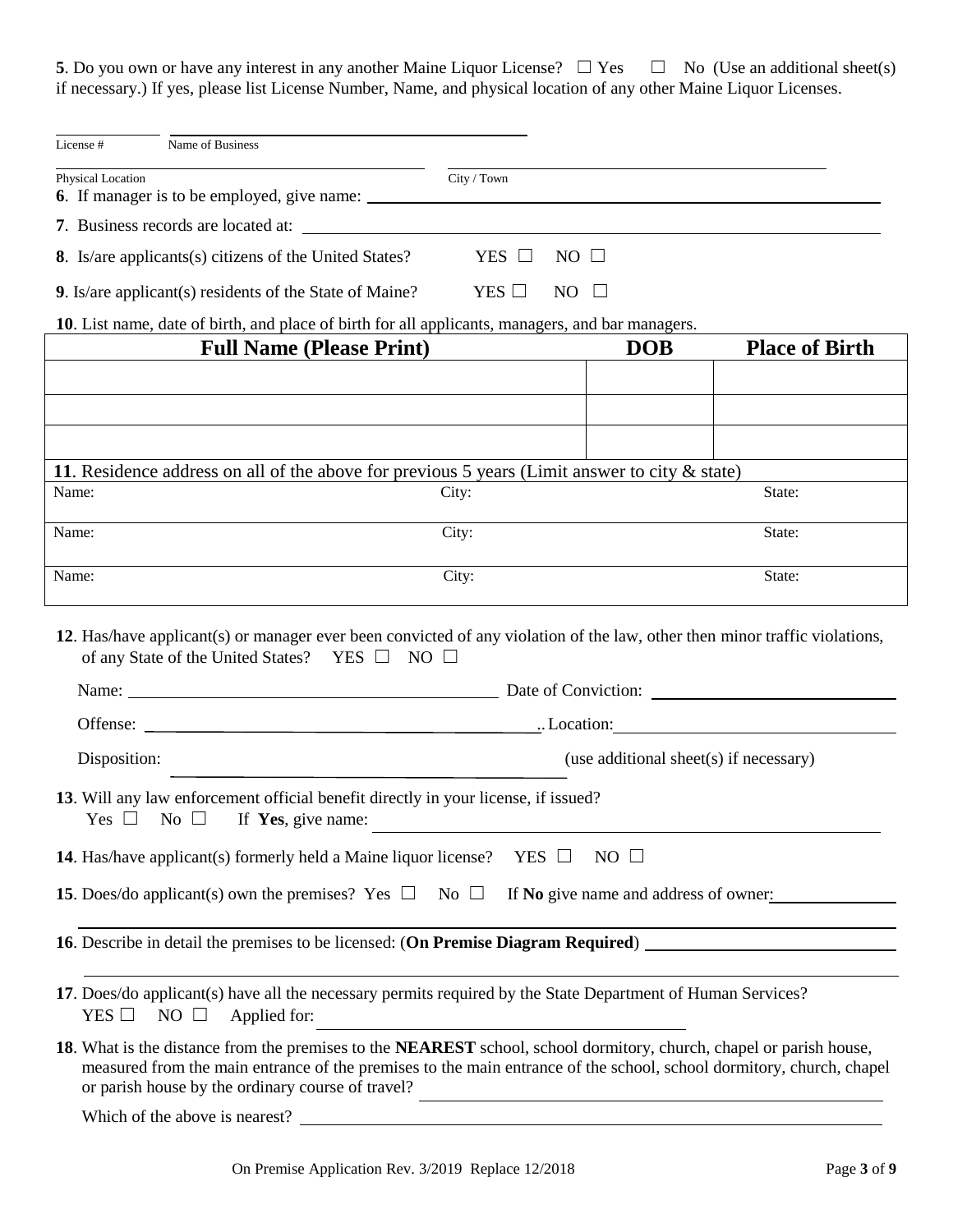**19**. Have you received any assistance financially or otherwise (including any mortgages) from any source other than your self in the establishment of your business? YES  $\Box$  NO  $\Box$ 

If YES, give details:

The Division of Liquor Licensing & Enforcement is hereby authorized to obtain and examine all books, records and tax returns pertaining to the business, for which this liquor license is requested, and also such books, records and returns during the year in which any liquor license is in effect.

**NOTE:** "I understand that false statements made on this form are punishable by law. Knowingly supplying false information on this form is a Class D offense under the Criminal Code, punishable by confinement of up to one year or by monetary fine of up to \$2,000 or both."

Town/City, State

Dated at: \_\_\_\_\_\_\_\_\_\_\_\_\_\_\_\_\_\_\_\_\_\_\_\_\_\_\_\_\_\_\_\_\_\_\_\_\_\_\_ on \_\_\_\_\_\_\_\_\_\_\_\_\_\_\_\_\_\_\_\_\_\_\_\_\_, 20 \_\_\_\_\_

### **PLEASE SIGN IN BLUE INK**

Signature of Applicant or Corporate Officer(s) Signature of Applicant or Corporate Officer(s)

Print Name Print Name Print Name Print Name Print Name Print Name Print Name Print Name Print Name Print Name Print Name Print Name Print Name Print Name Print Name Print Name Print Name Print Name Print Name Print Name Pr

### **FEE SCHEDULE**

\_\_\_\_\_\_\_\_\_\_\_\_\_\_\_\_\_\_\_\_\_\_\_\_\_\_\_\_\_\_\_\_\_\_\_\_\_\_\_\_\_\_\_\_\_\_\_\_\_\_\_\_\_ \_\_\_\_\_\_\_\_\_\_\_\_\_\_\_\_\_\_\_\_\_\_\_\_\_\_\_\_\_\_\_\_\_\_\_\_\_\_\_\_\_\_\_\_\_\_\_\_\_\_\_\_

\_\_\_\_\_\_\_\_\_\_\_\_\_\_\_\_\_\_\_\_\_\_\_\_\_\_\_\_\_\_\_\_\_\_\_\_\_\_ \_\_\_\_\_\_\_\_\_\_\_\_\_\_\_\_\_\_\_\_\_\_\_\_\_\_\_\_\_\_\_\_\_\_\_\_\_

|                  |                                                                                                                                                                                                                                                              | 10.00 |
|------------------|--------------------------------------------------------------------------------------------------------------------------------------------------------------------------------------------------------------------------------------------------------------|-------|
| <b>Class I</b>   | <b>CLASS I:</b> Airlines; Civic Auditoriums; Class A Restaurants: Clubs with catering privileges; Dining<br>Cars; Golf Clubs; Hotels; Indoor Ice Skating Clubs; Indoor Tennis Clubs; Vessels; Qualified Caterers;<br><b>OTB</b>                              |       |
| <b>Class I-A</b> |                                                                                                                                                                                                                                                              |       |
| <b>Class II</b>  | <b>CLASS I-A:</b> Hotels only that do not serve three meals a day.                                                                                                                                                                                           |       |
| <b>Class III</b> | CLASS II: Airlines; Civic Auditoriums; Class A Restaurants; Clubs with catering privileges; Dining<br>Cars; Golf Clubs; Hotels; Indoor Ice Skating Clubs; Indoor Tennis Clubs; and Vessels.                                                                  |       |
|                  | <b>CLASS III:</b> Airlines; Civic Auditoriums; Class A Restaurants; Clubs with catering privileges;<br>Dining Cars; Golf Clubs; Hotels; Indoor Ice Skating Clubs; Indoor Tennis Clubs; Restaurants;<br>Vessels; Pool Halls; and Bed and Breakfasts.          |       |
| <b>Class IV</b>  | <b>CLASS IV:</b> Airlines; Civic Auditoriums; Class A Restaurants; Clubs with catering privileges;<br>Dining Cars; Golf Clubs; Hotels; Indoor Ice Skating Clubs; Indoor Tennis Clubs; Restaurants; Taverns;<br>Pool Halls; and Bed and Breakfasts.           |       |
| <b>Class III</b> |                                                                                                                                                                                                                                                              |       |
| $&$ IV           | <b>CLASS III &amp; IV:</b> Airlines; Civic Auditoriums; Class A Restaurants; Clubs with catering privileges;<br>Dining Cars; Golf Clubs; Hotels; Indoor Ice Skating Clubs; Indoor Tennis Clubs; Restaurants;<br>Vessels; Pool Halls; and Bed and Breakfasts. |       |
| <b>Class V</b>   | <b>CLASS V:</b> Clubs without catering privileges.                                                                                                                                                                                                           |       |
| <b>Class X</b>   | <b>CLASS X:</b> Class A Lounge                                                                                                                                                                                                                               |       |
| <b>Class XI</b>  |                                                                                                                                                                                                                                                              |       |
|                  | <b>CLASS XI:</b> Restaurant/Lounge; and OTB.                                                                                                                                                                                                                 |       |
|                  |                                                                                                                                                                                                                                                              |       |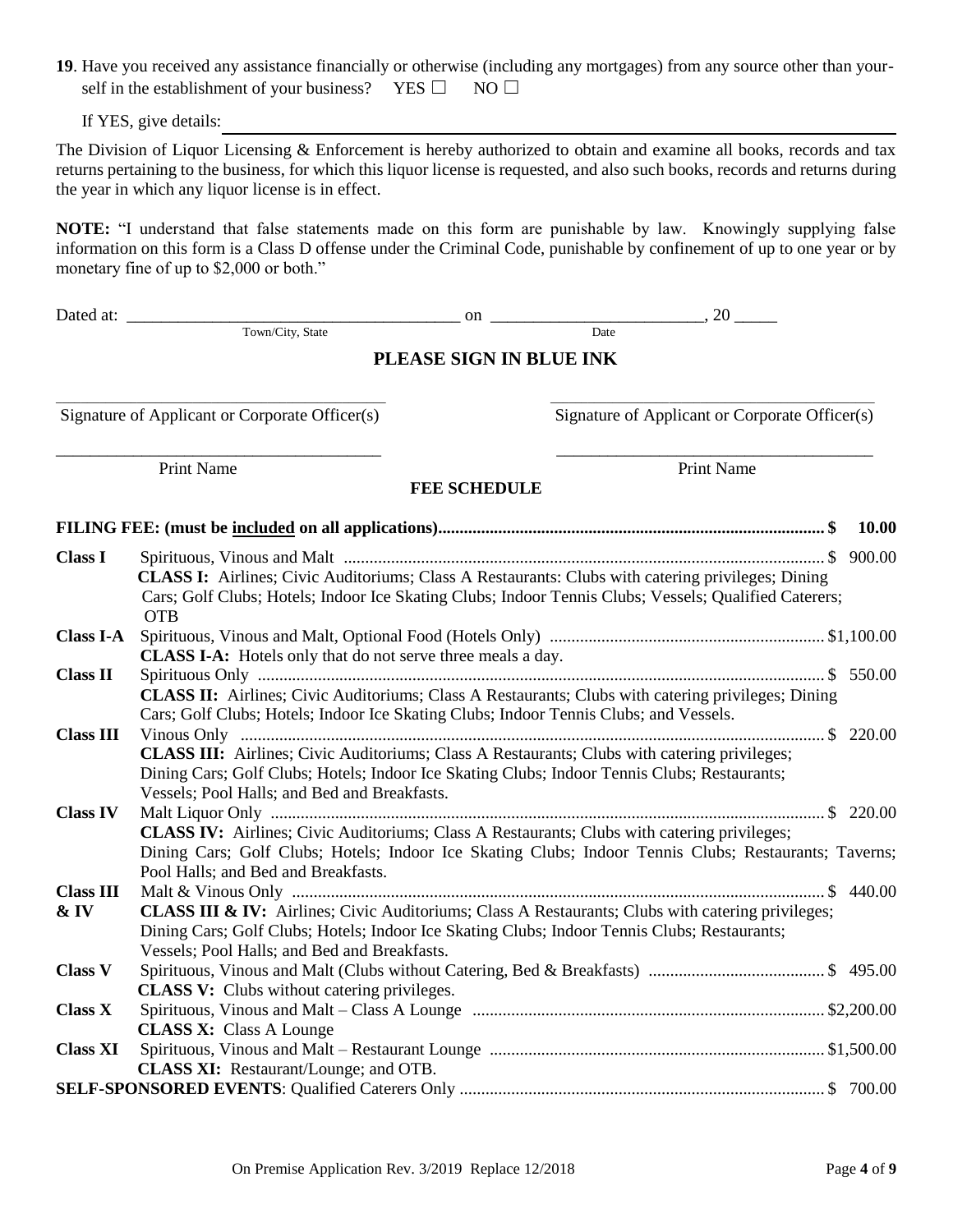**UNORGANIZED TERRITORIES** \$10.00 filing fee shall be paid directly to County Treasurer. **All applicants in unorganized territories shall submit along with their application evidence of payment to the County Treasurer. All applications for NEW or RENEWAL liquor licenses must contact their Municipal Officials or the County Commissioners in unincorporated places for approval and signatures for liquor licenses prior to submitting them to the bureau.** 

All fees must accompany application, make check payable to the **Treasurer, State of Maine.**

This application must be completed and signed by the Town or City and mailed to: Bureau of Alcoholic Beverages and Lottery Operations Division of Liquor Licensing and Enforcement 8 State House Station, Augusta, ME 04333-0008 (Regular address) 10 Water Street, Hallowell, ME 04347 (Overnight address) Payments by check subject to penalty provided by Title 28A, MRS, Section 3-B.

### **TO STATE OF MAINE MUNICIPAL OFFICERS & COUNTY COMMISSIONERS:**

Hereby certify that we have complied with Section 653 of Title 28-A Maine Revised Statutes and hereby approve said application.

| (County)                                                                               |
|----------------------------------------------------------------------------------------|
|                                                                                        |
| The undersigned being: $\Box$ Municipal Officers $\Box$ County Commissioners<br>of the |
|                                                                                        |
|                                                                                        |
|                                                                                        |
|                                                                                        |
|                                                                                        |

#### **THIS APPROVAL EXPIRES IN 60 DAYS**

#### **NOTICE – SPECIAL ATTENTION**

#### **§653. Hearings; bureau review; appeal**

**1. Hearings.** The municipal officers or, in the case of unincorporated places, the county commissioners of the county in which the unincorporated place is located, may hold a public hearing for the consideration of applications for new on-premises licenses and applications for transfer of location of existing on-premises licenses. The municipal officers or county commissioners may hold a public hearing for the consideration of requests for renewal of licenses, except that when an applicant has held a license for the prior 5 years and a complaint has not been filed against the applicant within that time, the applicant may request a waiver of the hearing.

A. The bureau shall prepare and supply application forms. [1993, c. 730, §27 (AMD).]

B. The municipal officers or the county commissioners, as the case may be, shall provide public notice of any hearing held under this section by causing a notice, at the applicant's prepaid expense, stating the name and place of hearing, to appear on at least 3 consecutive days before the date of hearing in a daily newspaper having general circulation in the municipality where the premises are located or one week before the date of the hearing in a weekly newspaper having general circulation in the municipality where the premises are located. [1995, c. 140, §4 (AMD).]

C. If the municipal officers or the county commissioners, as the case may be, fail to take final action on an application for a new on-premises license or transfer of the location of an existing on-premises license within 60 days of the filing of an application, the application is deemed approved and ready for action by the bureau. For purposes of this paragraph, the date of filing of the application is the date the application is received by the municipal officers or county commissioners. This paragraph applies to all applications pending before municipal officers or county commissioners as of the effective date of this paragraph as well as all applications filed on or after the effective date of this paragraph. This paragraph applies to an existing on-premises license that has been extended pending renewal. The municipal officers or the county commissioners shall take final action on an on-premises license that has been extended pending renewal within 120 days of the filing of the application. [2003, c. 213, §1 (AMD).]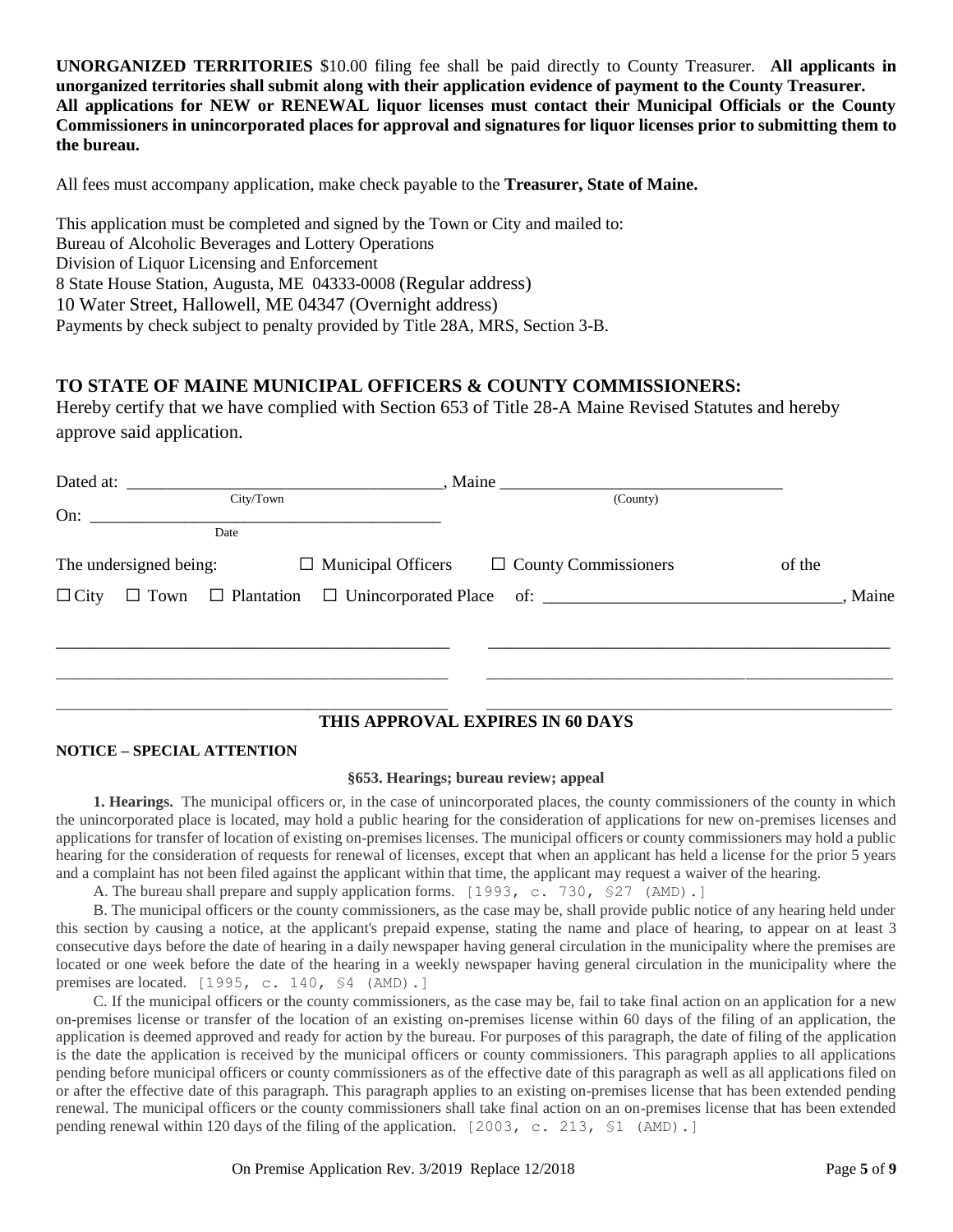D. If an application is approved by the municipal officers or the county commissioners but the bureau finds, after inspection of the premises and the records of the applicant, that the applicant does not qualify for the class of license applied for, the bureau shall notify the applicant of that fact in writing. The bureau shall give the applicant 30 days to file an amended application for the appropriate class of license, accompanied by any additional license fee, with the municipal officers or county commissioners, as the case may be. If the applicant fails to file an amended application within 30 days, the original application must be denied by the bureau. The bureau shall notify the applicant in writing of its decision to deny the application including the reasons for the denial and the rights of appeal of the applicant. [1995, c. 140, §5 (NEW).][ 2003, c. 213, §1 (AMD) .]

**2. Findings.** In granting or denying an application, the municipal officers or the county commissioners shall indicate the reasons for their decision and provide a copy to the applicant. A license may be denied on one or more of the following grounds:

A. Conviction of the applicant of any Class A, Class B or Class C crime; [1987, c.45, Pt. A, \$4 (NEW).]

B. Noncompliance of the licensed premises or its use with any local zoning ordinance or other land use ordinance not directly related to liquor control;  $[1987, c. 45, Pt. A, $4 (NEW).]$ 

C. Conditions of record such as waste disposal violations, health or safety violations or repeated parking or traffic violations on or in the vicinity of the licensed premises and caused by persons patronizing or employed by the licensed premises or other such conditions caused by persons patronizing or employed by the licensed premises that unreasonably disturb, interfere with or affect the ability of persons or businesses residing or located in the vicinity of the licensed premises to use their property in a reasonable manner; [1993, c. 730, §27 (AMD).]

D. Repeated incidents of record of breaches of the peace, disorderly conduct, vandalism or other violations of law on or in the vicinity of the licensed premises and caused by persons patronizing or employed by the licensed premises; [1989, c. 592, §3 (AMD).]

E. A violation of any provision of this Title; [2009, c. 81, \$1 (AMD).]

F. A determination by the municipal officers or county commissioners that the purpose of the application is to circumvent the provisions of section 601; and  $[2009, c. 81, S2 (AMD).]$ 

G. After September 1, 2010, server training, in a program certified by the bureau and required by local ordinance, has not been completed by individuals who serve alcoholic beverages.  $[2009, c. 81, S3 (NEW).]$ 

[ 2009, c. 81, §§1-3 (AMD) .]

**3. Appeal to bureau.** Any applicant aggrieved by the decision of the municipal officers or county commissioners under this section may appeal to the bureau within 15 days of the receipt of the written decision of the municipal officers or county commissioners. The bureau shall hold a public hearing in the city, town or unincorporated place where the premises are situated. In acting on such an appeal, the bureau may consider all licensure requirements and findings referred to in subsection 2.

A. [1993, c. 730, §27 (RP).]

B. If the decision appealed from is an application denial, the bureau may issue the license only if it finds by clear and convincing evidence that the decision was without justifiable cause.  $[1993, c.730, $27 \text{ (AMD)}].$ 

[1995, c.140, \$6(AMD).]

**4. No license to person who moved to obtain a license.** [ 1987, c. 342, §32 (RP) .]

**5. Appeal to District Court.** Any person or governmental entity aggrieved by a bureau decision under this section may appeal the decision to the District Court within 30 days of receipt of the written decision of the bureau.

An applicant who files an appeal or who has an appeal pending shall pay the annual license fee the applicant would otherwise pay. Upon resolution of the appeal, if an applicant's license renewal is denied, the bureau shall refund the applicant the prorated amount of the unused license fee.

[ 1995, c. 140, §7 (AMD); 1999, c. 547, Pt. B, §78 (AMD); 1999, c. 547, Pt. B, §80(AFF).]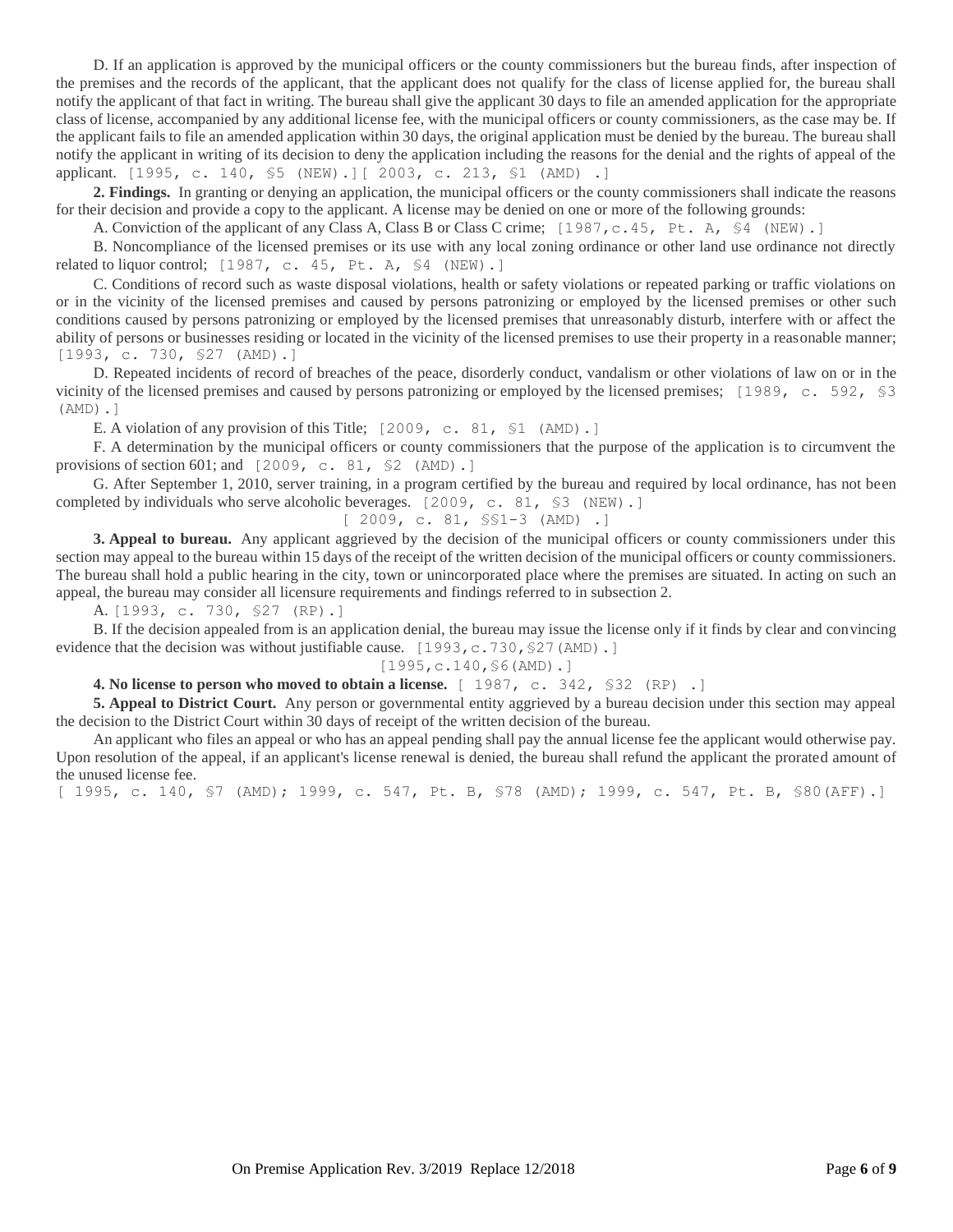*Bureau of Alcoholic Beverages and Lottery Operations Division of Liquor Licensing & Enforcement 8 State House Station, Augusta, ME 04333-0008 10 Water Street, Hallowell, ME 04347 (overnight) Tel: (207) 624-7220 Fax: (207) 287-3434 Email Inquiries: [MaineLiquor@maine.gov](mailto:MaineLiquor@maine.gov)*



# ON PREMISE DIAGRAM

## (Facility Drawing/ Floor Plan)

In an effort to clearly define your license premise and the area that consumption and storage of liquor is allowed. The Division requires all applicants to submit a diagram of the premise to be licensed in addition to a completed license application.

Diagrams should be submitted on this form and should be as accurate as possible. Be sure to label the areas with the following: **• Entrances • Office area • Kitchen • Storage Areas • Dining Rooms • Lounges • Function Rooms • Restrooms • Decks • All Inside and Outside areas that you are requesting approval.**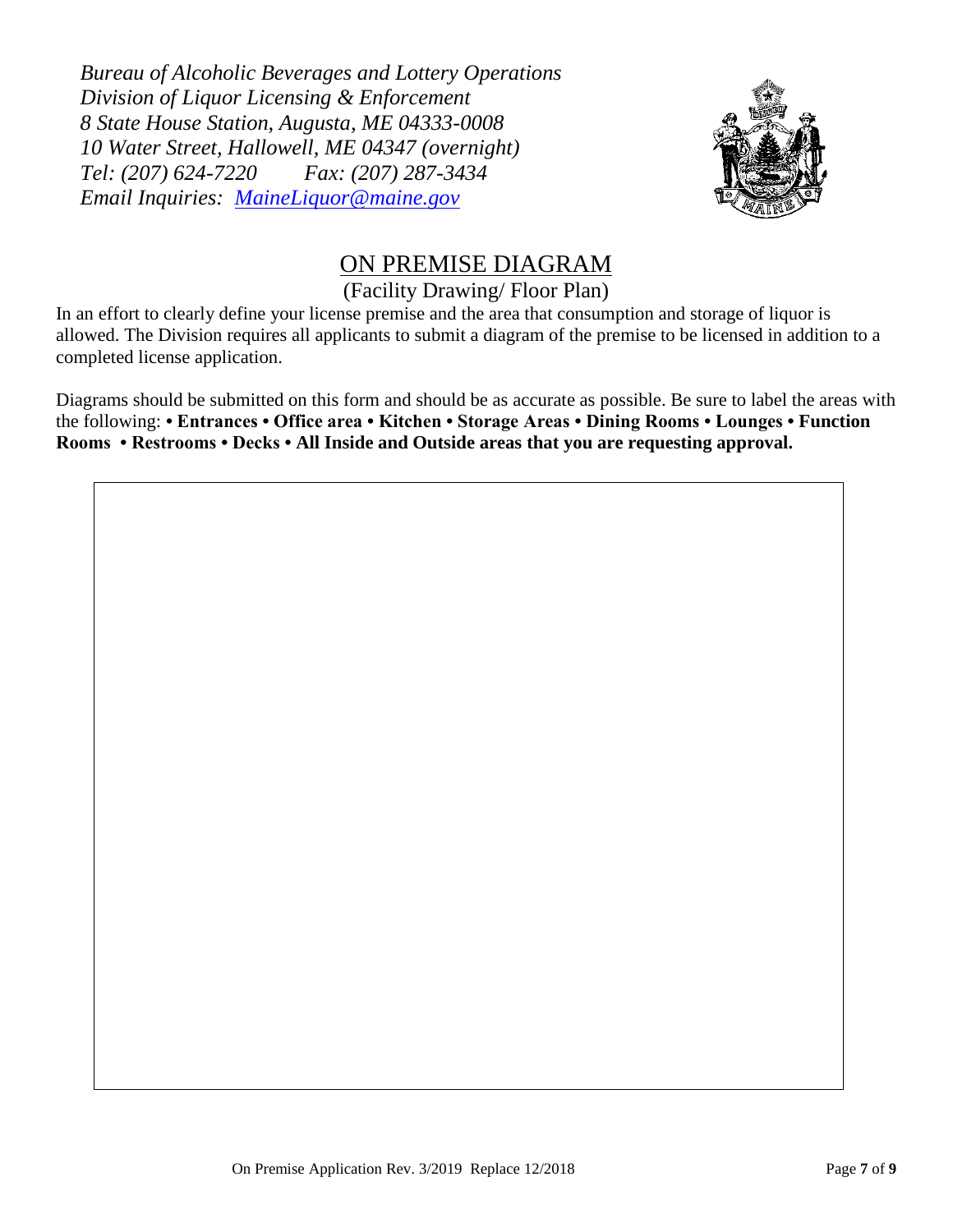

Division of Alcoholic Beverages and Lottery **Operations** Division of Liquor Licensing and Enforcement

## **Corporate Information Required for Business Entities Who Are Licensees**

Questions 1 to 4 must match information on file with the Maine Secretary of State's office. If you have questions regarding this information, please call the Secretary of State's office at (207) 624-7752.

Please clearly complete this form in its entirety.

|    | Exact legal name:                       |                                |
|----|-----------------------------------------|--------------------------------|
| 2. | Doing Business As, if any:              |                                |
| 3. | Legal Entity's FEIN #: $\frac{1}{2}$    |                                |
| 4. | Date of filing with Secretary of State: | State in which you are formed: |

- 5. If not a Maine business entity, date on which you were authorized to transact business in the State of Maine:
- 6. List the name and addresses for previous 5 years, birth dates, titles of officers, directors and list the percentage ownership: (attach additional sheets as needed)

| <b>NAME</b> | <b>ADDRESS (5 YEARS)</b>                                                                                                                                                                                                                 | Date of<br><b>Birth</b> | <b>TITLE</b> | Ownership<br>$\frac{6}{6}$ |
|-------------|------------------------------------------------------------------------------------------------------------------------------------------------------------------------------------------------------------------------------------------|-------------------------|--------------|----------------------------|
|             |                                                                                                                                                                                                                                          |                         |              |                            |
|             |                                                                                                                                                                                                                                          |                         |              |                            |
|             |                                                                                                                                                                                                                                          |                         |              |                            |
|             |                                                                                                                                                                                                                                          |                         |              |                            |
|             | the second contract of the second contract of the second contract of the second contract of the second contract of the second contract of the second contract of the second contract of the second contract of the second cont<br>$\sim$ |                         |              |                            |

### (Stock ownership in non-publicly traded companies must add up to 100%.)

7. If Co-Op # of members: \_\_\_\_\_\_\_\_\_\_\_\_\_\_\_\_\_\_\_(list primary officers in the above boxes)